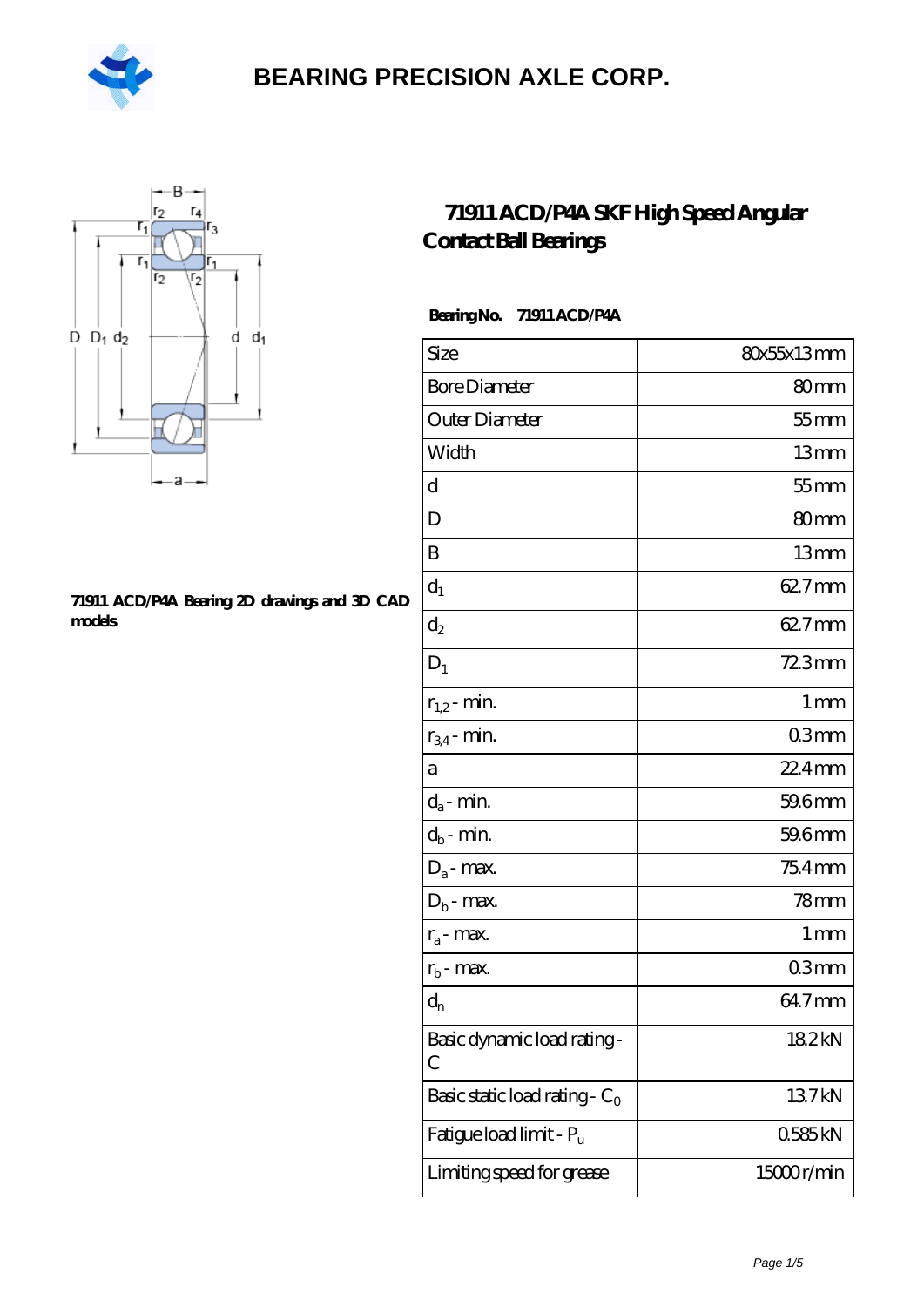

| lubrication                           |                |
|---------------------------------------|----------------|
| Limiting speed for oil<br>lubrication | $24000$ mm/min |
| Ball - $D_w$                          | 7.938mm        |
| $Ball - z$                            | 23             |
| $G_{ref}$                             | 249cm3         |
| Calculation factor - e                | 068            |
| Calculation factor - $Y_2$            | 0.87           |
| Calculation factor - $Y_0$            | 038            |
| Calculation factor - $X_2$            | 0.41           |
| Calculation factor - $Y_1$            | 092            |
| Calculation factor - $Y_2$            | 1.41           |
| Calculation factor - $Y_0$            | 0.76           |
| Calculation factor - $X_2$            | 067            |
| Preload class $A - G_A$               | 120N           |
| Preload class $B - G_B$               | 240N           |
| Preload class $C - G_C$               | 480N           |
| Preload class $D - G_D$               | 960N           |
| Calculation factor - f                | 1.15           |
| Calculation factor - $f_1$            | 0.98           |
| Calculation factor - $f_{2A}$         | 1              |
| Calculation factor - $f_{2B}$         | 1.04           |
| Calculation factor - $f_{\chi}$       | 1.08           |
| Calculation factor - $f_{ZD}$         | 1.14           |
| Calculation factor - $f_{HC}$         | 1              |
| Preload class A                       | 124N/micron    |
| Preload class B                       | 161 N/micron   |
| Preload class C                       | 211 N/micron   |
| Preload class D                       | 282N/micron    |
|                                       |                |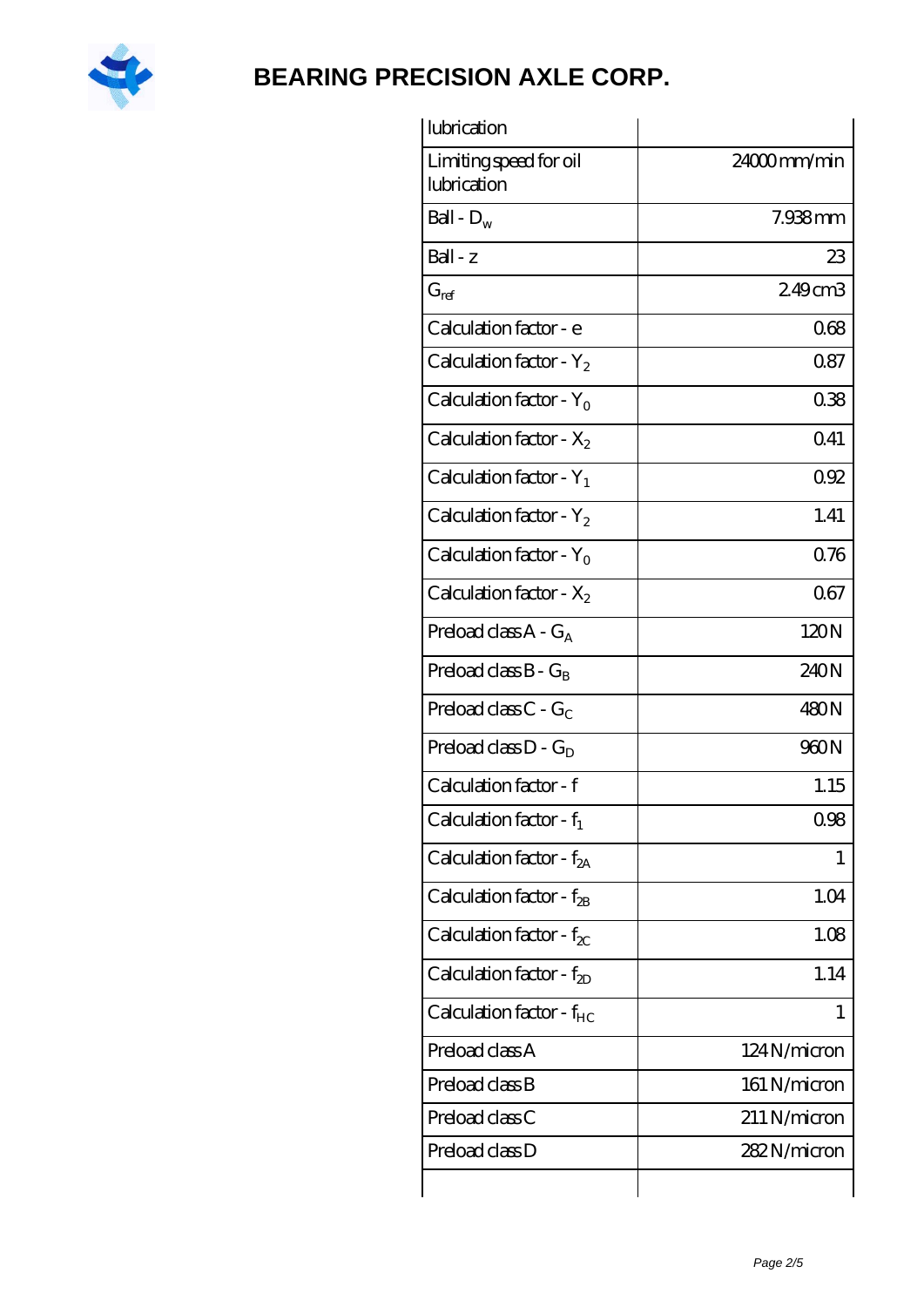

| Category               | Precision Ball Bearings                                                                                                                                                                                                                 |
|------------------------|-----------------------------------------------------------------------------------------------------------------------------------------------------------------------------------------------------------------------------------------|
| Inventory              | 0 <sup>0</sup>                                                                                                                                                                                                                          |
| Manufacturer Name      | <b>SKF</b>                                                                                                                                                                                                                              |
| Minimum Buy Quantity   | N/A                                                                                                                                                                                                                                     |
| Weight/Kilogram        | 0.196                                                                                                                                                                                                                                   |
| Product Group          | <b>BO4270</b>                                                                                                                                                                                                                           |
| Enclosure              | Open                                                                                                                                                                                                                                    |
| Precision Class        | ABEC 7   ISO P4                                                                                                                                                                                                                         |
| Material - Ball        | <b>Steel</b>                                                                                                                                                                                                                            |
| Number of Bearings     | 1 (Single)                                                                                                                                                                                                                              |
| Contact Angle          | 25Degree                                                                                                                                                                                                                                |
| Preload                | None                                                                                                                                                                                                                                    |
| Raceway Style          | 1 Rib Outer Ring                                                                                                                                                                                                                        |
| Cage Material          | Phenolic                                                                                                                                                                                                                                |
| Rolling Element        | <b>Ball Bearing</b>                                                                                                                                                                                                                     |
| Flush Ground           | No                                                                                                                                                                                                                                      |
| Inch - Metric          | Metric                                                                                                                                                                                                                                  |
| <b>Other Features</b>  | Single Row   Angular<br>Contact   High Precision                                                                                                                                                                                        |
| Long Description       | 55MM Bore; 80MM<br>Outside Diameter; 13MM<br>Width; Open Enclosure;<br>ABEC 7   ISO P4 Precision;<br>Steel Ball Material; 1<br>(Single) Bearings, 25 Degree<br>Contact Angle; Phenolic<br>Cage Material; 1 Rib Outer<br><b>Ring Rac</b> |
| Category               | Precision Ball Bearings                                                                                                                                                                                                                 |
| <b>UNSPSC</b>          | 31171531                                                                                                                                                                                                                                |
| Harmonized Tariff Code | 8482105028                                                                                                                                                                                                                              |
| Noun                   |                                                                                                                                                                                                                                         |
|                        | Bearing                                                                                                                                                                                                                                 |
| Keyword String         | Angular Contact Ball                                                                                                                                                                                                                    |
| Manufacturer URL       | http://www.skf.com                                                                                                                                                                                                                      |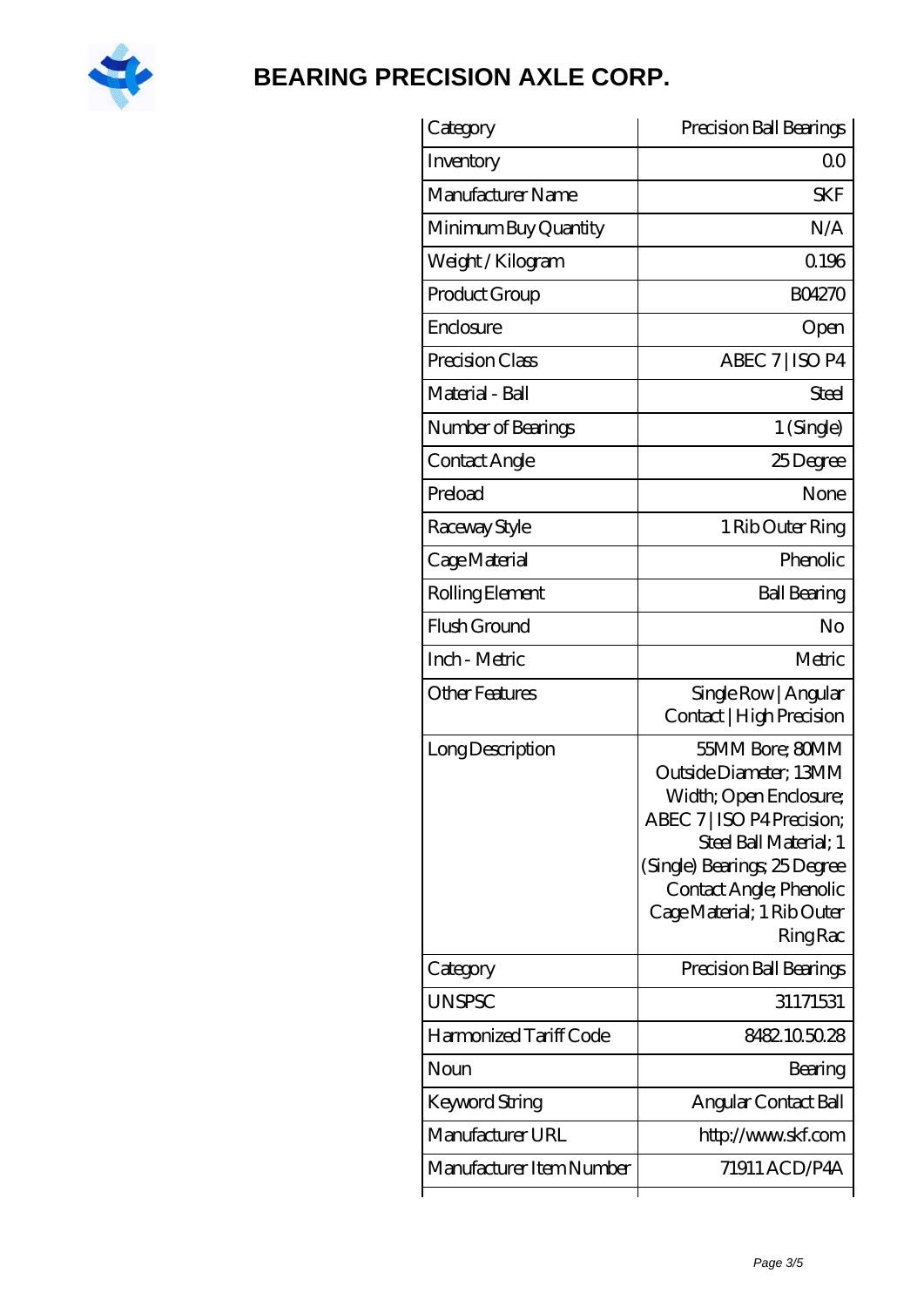

| Weight/LBS                                  | 043                     |
|---------------------------------------------|-------------------------|
| Bore                                        | 2165Inch   55Millimeter |
| Outside Diameter                            | 315Inch   80Millimeter  |
| Width                                       | 0512Inch   13Millimeter |
| $d_1$                                       | 62.7mm                  |
| $d_2$                                       | 62.7mm                  |
| $D_1$                                       | $723$ mm                |
| $r_{1,2}$ min.                              | 1 <sub>mm</sub>         |
| $r_{34}$ min.                               | 03mm                    |
| $d_a$ min.                                  | 59.6mm                  |
| $d_b$ min.                                  | 59.6mm                  |
| $D_a$ max.                                  | 75.4mm                  |
| $Db$ max.                                   | $78$ mm                 |
| $r_a$ max.                                  | $1 \,\mathrm{mm}$       |
| $r_{\rm b}$ max.                            | 03 <sub>mm</sub>        |
| $d_{n}$                                     | 64.7mm                  |
| Basic dynamic load rating C                 | 182kN                   |
| Basic static load rating $C_0$              | 137kN                   |
| Fatigue load limit P <sub>u</sub>           | 0585kN                  |
| Attainable speed for grease<br>lubrication  | 15000r/min              |
| Attainable speed for oil-air<br>lubrication | 24000r/min              |
| Ball diameter $D_w$                         | 7.938mm                 |
| Number of balls z                           | 23                      |
| Reference grease quantity<br>$G_{\sf ref}$  | $249$ cm <sup>3</sup>   |
| Preload class A $G_A$                       | 120N                    |
| Static axial stiffness, preload<br>classA   | $124N/\mu$ m            |
| Preload class $BG_B$                        | 240N                    |
| Static axial stiffness, preload<br>classB   | $161 N/\mu$ m           |
|                                             |                         |